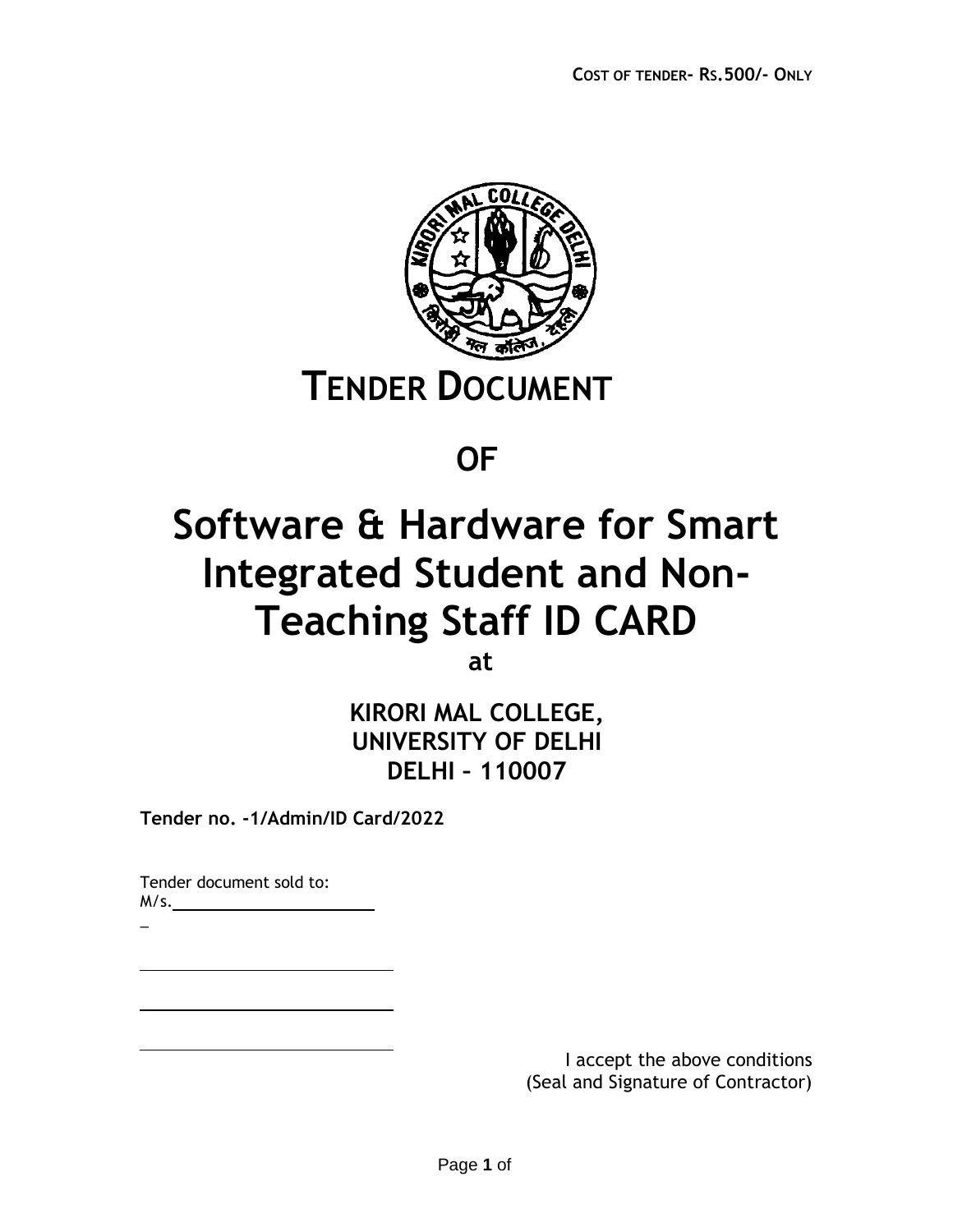

## **KIRORI MAL COLLEGE UNIVERSITY OF DELHI DELHI – 110007**

#### **TENDER NOTICE Software & Hardware for Smart Integrated Student, and Non- Teaching Staff ID CARD**

Sealed tenders in two bid system i.e. Technical Bid & Financial Bid are invited to Supply, of **Software & Hardware for Smart Integrated Student and Non-Teaching Staff ID CARD** at Kirori Mal College, University of Delhi

#### **Eligibility:**

Institute invites Sealed tenders in "Two parts" i.e.(Technical Bid and Financial Bid) Supply, of **Software & Hardware for Smart Integrated Student and Non-Teaching Staff ID CARD** at Kirori Mal College, University of Delhi**.** The Tender Document can be viewed and downloaded from our website [www.kmc.du.ac.in T](http://www.kmc.du.ac.in/)he hard copy of the same shall be available from **04.01.2022 to 10.01.2022** between **10.00 a.m. to 5.00 p.m. on working days** on payment of **Rs.500/-** (non-refundable) by demand draft in favour of "**Principal, Kirori Mal College**" payable at Delhi from the Administration department of Kirori Mal College, University of Delhi. The bids shall have to be submitted duly filled and signed at Kirori Mal College. The Bidders who have downloaded the document from website should attach, along with the bid document, a Demand Draft of Rs. 500/-(Non-Refundable) in favour of "**Principal, Kirori Mal College**" payable at Delhi. All the bidders should also enclose a demand draft of Rs. 5,000/- (Rupees Five Thousand Only) drawn in favour of "**Principal, Kirori Mal College**" payable at Delhi, as the Earnest Money Deposit (EMD) along with Technical Bid. EMD of tendering parties, whose tenders are not accepted shall be refunded (without interest) within 30 days of opening of tenders.

The offers should be submitted in two sealed envelopes one superscribed with "Technical Bid "and other with "Financial Bid". Both envelops shall be put in another sealed envelop superscribing the envelope with "Supply, of **Software & Hardware for Smart Integrated Student and Non- Teaching Staff ID CARD**. The last date of submission of bid is **10.01.2022 on or before 05.00 pm.**  The Technical bid shall be opened on **11.01.2022** at **11:00 am** in the presence of attending tenderers or their authorized representatives.

The Bids shall be evaluated on two stage evaluation process. After evaluating the **Technical Bids** the eligible bidders shall be shortlisted for second stage **Financial Bids** evaluation. The Financial bids of only qualified tenderers after technical evaluation shall be opened subsequently at a notified date in presence of attending tenderers or their authorized representative.

#### **(Principal) Kirori Mal College**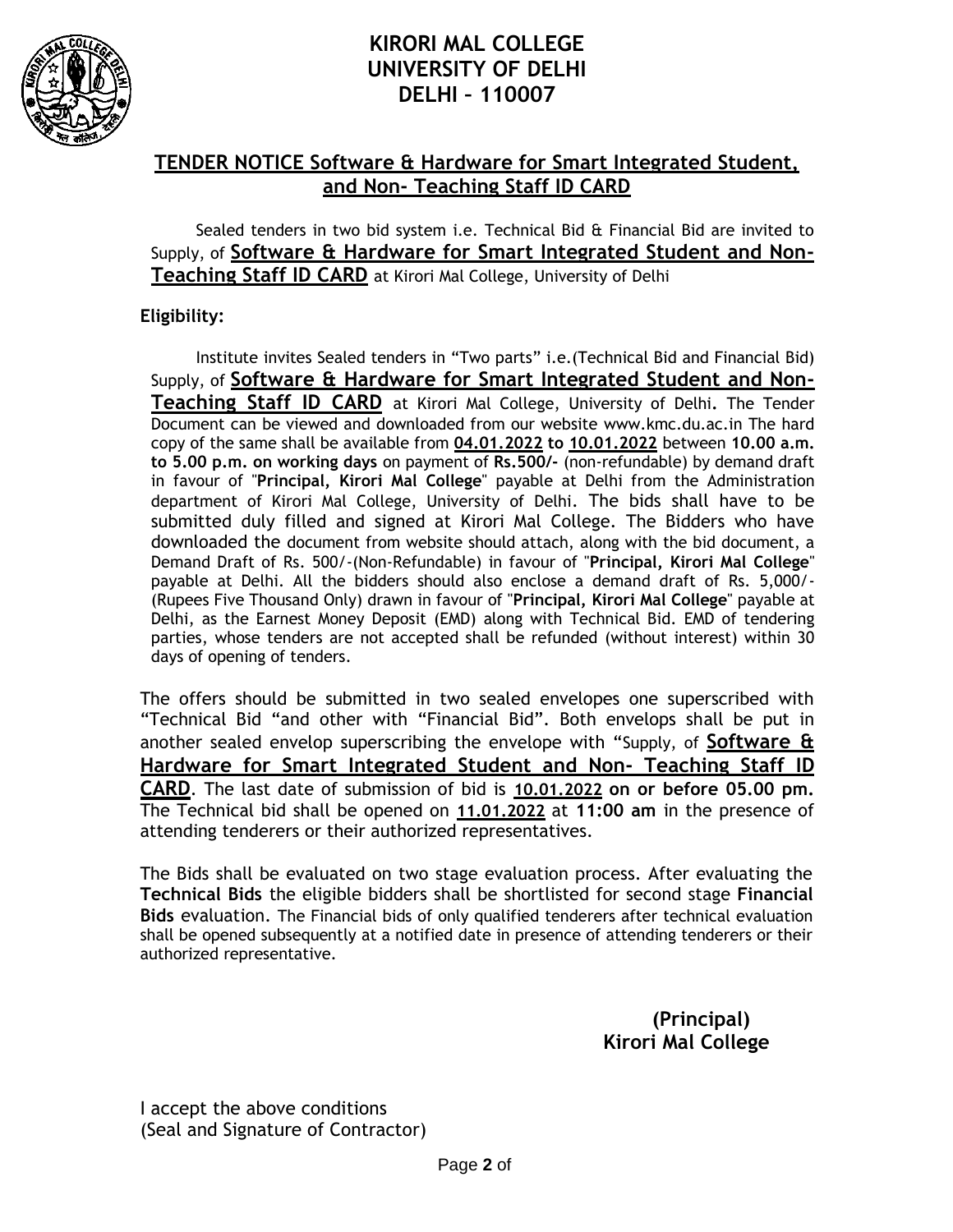

## **KIRORI MAL COLLEGE UNIVERSITY OF DELHI DELHI – 110007**

## **Name of Work: SUPPLY of Software & Hardware for Smart Integrated Student and Non- Teaching Staff ID CARD**

## **TECHNICAL BID**

*(Keep this Technical Bid in Separate Sealed envelope and* **super scribing "Technical Bid" on it***)*

## **TECHNICAL SPECIFICATIONS / Hardware Specifications: -**

| S. No            | Hardware Items                                                                                                                                                        | Qty            | Remarks                                                                       |  |
|------------------|-----------------------------------------------------------------------------------------------------------------------------------------------------------------------|----------------|-------------------------------------------------------------------------------|--|
| 1 <sub>1</sub>   | Software                                                                                                                                                              | Multi users    |                                                                               |  |
| $\overline{2}$ . | Smart Card (ID) ALIEN Chip Based                                                                                                                                      | 5000           |                                                                               |  |
| 3.               | Data Entry                                                                                                                                                            | 1              | Required if outsource may vary<br>as per the requirements.                    |  |
| 4.               | Antenna for Entry Gate<br>UHF - Antenna 8 Dbi                                                                                                                         | $\overline{2}$ | Two antenna are required on<br>each gate qty. may vary as per<br>requirement. |  |
| $\overline{5}$ . | <b>Antenna for Exit Gate</b><br>UHF - Antenna 8 Dbi                                                                                                                   | $\overline{2}$ | Two antenna are required on<br>each gate qty. may vary as per<br>requirement. |  |
| 6.               | UHF - 16 port Reader with<br>power supply                                                                                                                             | $\mathbf{1}$   |                                                                               |  |
| 7.               | Portable Card Reader (UHF<br>Desktop Reader and Writer)                                                                                                               | $\mathbf{1}$   |                                                                               |  |
| $\overline{8}$ . | <b>UFH Hand Held Reader</b><br>Android based                                                                                                                          | 1              |                                                                               |  |
| 9.               | Card Printer (Dye Sublimation<br><b>PVC Cards Printer)</b>                                                                                                            | 1              |                                                                               |  |
| 10.              | White/Blank card (without<br>printing) PVC cards size: 54mm X<br>86mm with inbuilt UHF Chip<br>(Antenna) printable on Dye<br><b>Sublimation PVC Card</b><br>Printers. | 5000           |                                                                               |  |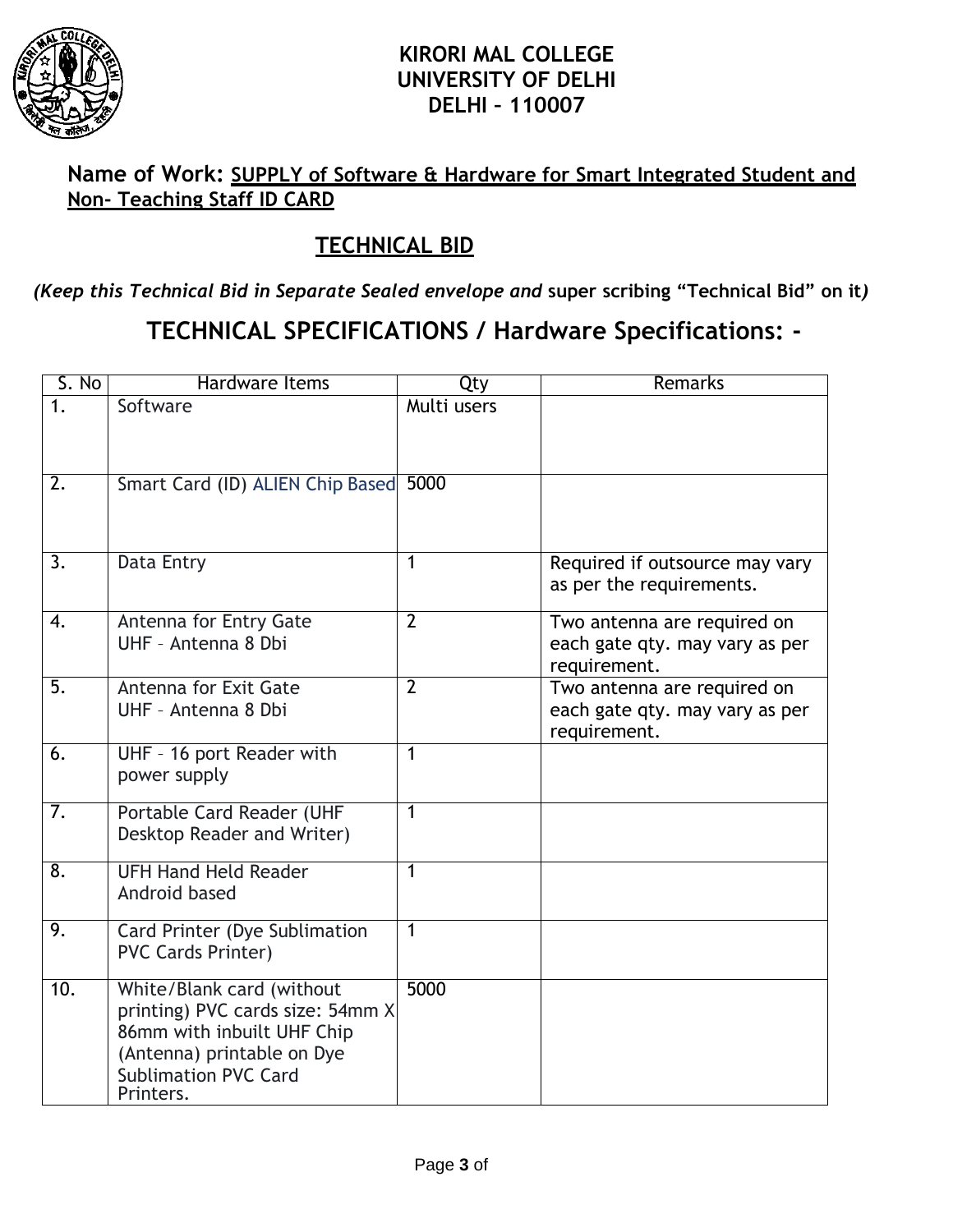| 11.              | <b>PVC cards Printing using</b><br>Dye Sublimation PVC Card<br>Printers (Color Photograph<br>with Black personalized<br>data)                                                                                     | 5000           |                                      |
|------------------|-------------------------------------------------------------------------------------------------------------------------------------------------------------------------------------------------------------------|----------------|--------------------------------------|
| $\overline{12.}$ | Ribbon for Dye Sublimation<br>Cards Printers Half<br>panel<br>YMCKOKO for 250 Print Cards<br>both side<br><b>OR</b><br>Ribbon for Dye Sublimation Cards<br>printers full panel for 250 Print<br>Cards both sides. | 1              | Required if working in house         |
| 13.              | LED 19 inch                                                                                                                                                                                                       | $\overline{1}$ | Qty., may vary as per<br>requirement |
| 14.              | Wooden gate as per requirement                                                                                                                                                                                    | $\mathbf 1$    | Qty., may vary as per<br>requirement |
| 15.              | Network D-Link switch 16 Port<br>1000 Mbps speed                                                                                                                                                                  | 1              |                                      |
| 16.              | Cable, Connectors and<br>Installation will be charged as<br>per requirements                                                                                                                                      |                |                                      |
| 17.              | AMC (Comprehensive)                                                                                                                                                                                               |                |                                      |

The specifications shown are tentative, and shall vary as per actual requirement. Further changes/ suggestions may be incorporated during the course of development.

#### **Further, Terms and Conditions For the award of 'SUPPLY Software & Hardware for Smart Integrated Student, and Non- Teaching Staff ID CARD at Kirori Mal College, University of Delhi, Delhi – 110007.**

#### **Terms & Conditions: -**

The following documents are to be furnished by the Contractor along with tender per the tender document:

- 1. Signed and Scanned copy Certificates like Company, Registration certificate, PAN No and GST No.
- 2. Signed and Scanned Copy of Tender Acceptance Letter & Letter of authorization to submit bid.
- 3. ITR returns of last three years (F.Y.2018-19, 2019-20, 2020-21) (Scanned Copy). Audited Balance sheet of the firm for the financial year, F.Y.2018-19, 2019-20 and 2020-21 and Average Turnover certificate of C.A of Rs. 8,000,00/- (Rupees Eight lakhs only) for last three years mentioned above (Scanned Copy).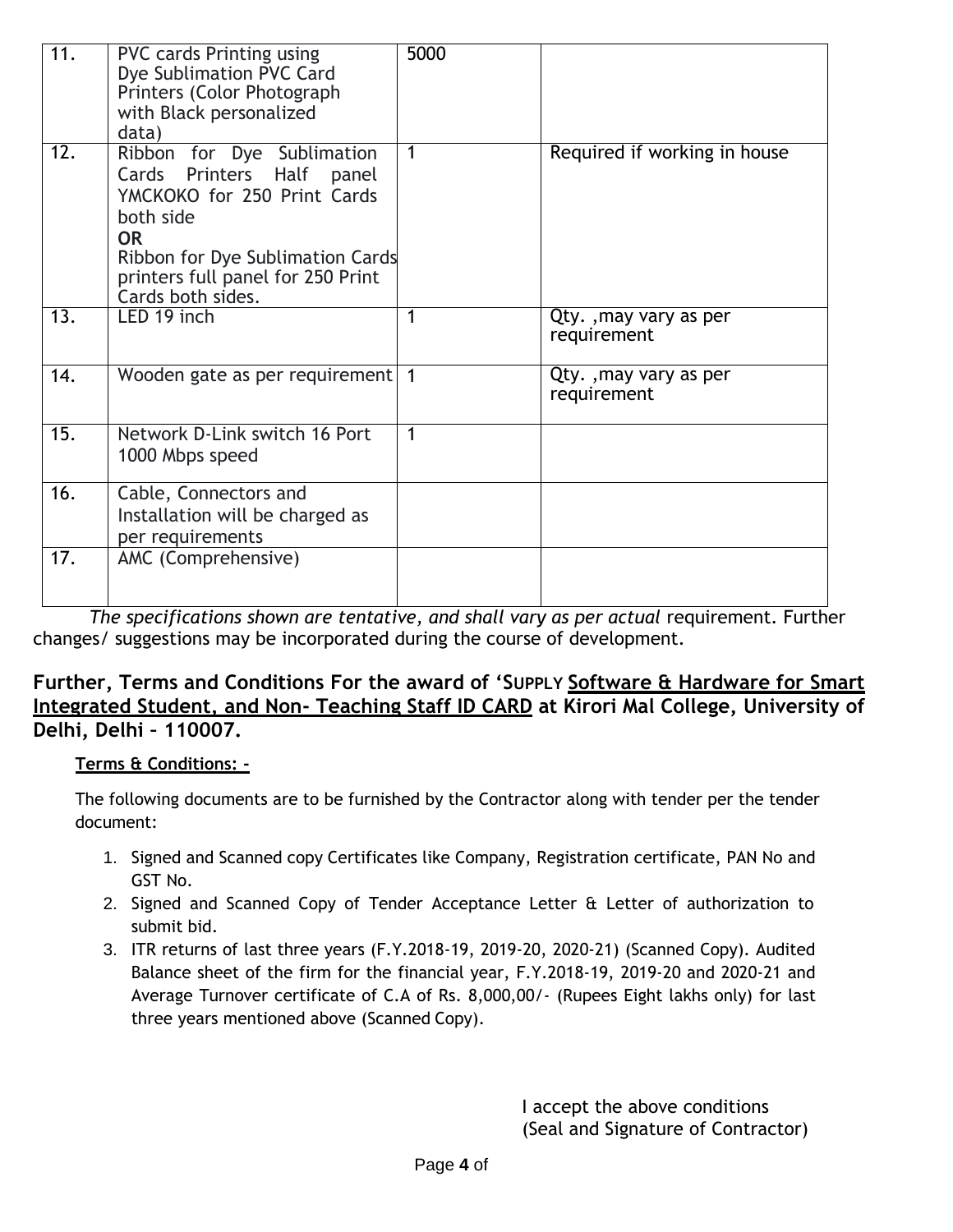- 4. An Undertaking/Declaration to the effect that the bidder has not been involved in any dispute/blacklisted and litigation concerning any malpractice while dealing with any such business as in this tender.
- 5. Experience Certificate of any educational institutions work done previously by the company/vendor.
- 6. The vendor should be able to execute the work within 60 days of the order placed by the college.
- 7. The list of features mentioned is not exhaustive and may vary. The college reserves. the right to reasonably change/ incorporate features during the course of the development of the project which shall be discussed in detail during the time oforder.
- 8. AMC shall be initially for a period of One year (Software & hardware with parts etc). Period can be extended further period upto 03 years on satisfactory performance on same rates, terms and conditions.
- **9.** The contract will be awarded on the **basis of Lowest quotated rates (L-1).**
- 10. Tenders shall be submitted in official tender form only. If submitted in any other form the same shall be summarily rejected. No tenderer shall be issued more than one tender form.
- 11. Tenders received without prescribed Earnest Money Deposit (EMD) shall not be considered.
- 12. The schedules issued with the form of tender listing the services to be rendered must not be altered by the tenderer. Any modifications/alterations of the schedules considered necessary by the tenderer should be in the separate letter accompanying the tender.
- 13. No paper shall be detached from the tender.
- 14. The name and address of the tenderer shall be clearly written in the space provided and no overwriting corrections, insertion shall be permitted in any part of the tender unless duly countersigned by the tenderer. The tender should be filled in and submitted strictly in accordance with the instructions laid down herein. Otherwise, the tender is liable to be rejected.
- 15. The tender is liable to be cancelled if complete information is not given there in or if the particulars and date (if any) asked for in the Schedule to the tender are not filled in.
- 16. Individual signing the tender or other documents connected with the tender must specify whether he signs as:
	- (i) A sole proprietor of the concerned or constituted attorney of such sole proprietor.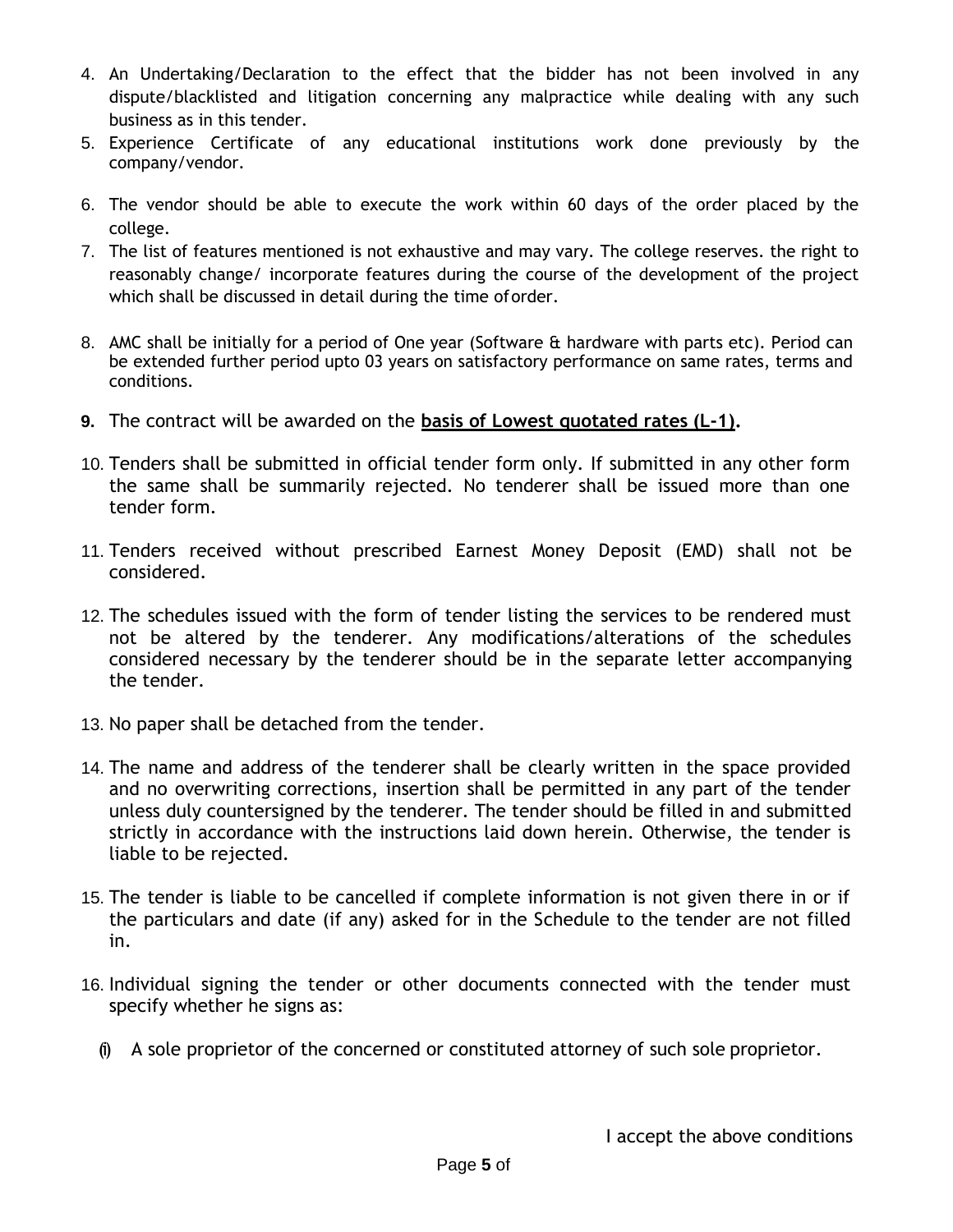- $(ii)$  A partner of the firm if it is a partnership firm, In that case he must have authority to execute contracts on behalf of the firm and refer to arbitration disputes concerning the business of the partnership either by virtue of partnership agreement or by a power of attorney duly executed by the partners of the firms.
- (iii) Director or Principal Officer duly should be authorized by the Board of Directors of the company.
- (iv) In case of (i) a copy of the partnership agreement or general power of Attorney, in either case attested by a Notary Public should be furnished or an affidavit on stamp paper duly sworn or affirmed by all the partners admitting execution of the partnership agreement or the general power of attorney should be furnished. The attested copy of the certificate or registration of firm should be attached along with the tender papers. In case of partnership firm. Where no authority to refer dispute concerning the business of the partnership has been conferred on any partner, the tender and all other related documents must be signed by all the partners of the firm. In case of (ii) the person signing the tender should be authorized by a resolution passed by the board of directors and a copy of the resolution attested by the Principal Officer should be attached.
- 17. The tender submitted in sealed envelopes mentioned "Tender For **SUPPLY OF, Software & Hardware for Smart Integrated Student, and Non- Teaching Staff ID CARD at Kirori Mal College, University of Delhi**" addressed to the Principal, Kirori Mal College, University of Delhi, Delhi – 110007 and be dropped in the tender box available at The Principal on or before **10/01/2022** upto 5:00 pm. The tenders will be opened on **11/01/2022** at **11:00 am** in the presence of such of the tenders who may wish to be present, either by the themselves or through their authorized representatives.

18. A demand draft of Rs.5000/- (Rupees Five thousand only) is required to be deposited as a Earnest Money Deposit in favour of "Principal, Kirori Mal College" payable at Delhi.

- 19.The bids should be valid in the case of all the tenders for at least 2 months from the date of opening of the tender and if any tenderers withdraws or alters the terms of the tender during the period, the Earnest Money Deposit shall be forfeited. In the case of the successful tenderer, rates quoted shall be valid for the entire period of the contract.
- 20.Corrections, if any, must be attested.
- 21.Late tenders will not be considered.
- 22.Principal, Kirori Mal College reserves the right to accept or reject any or all the offers either fully or partly without assigning any reasons.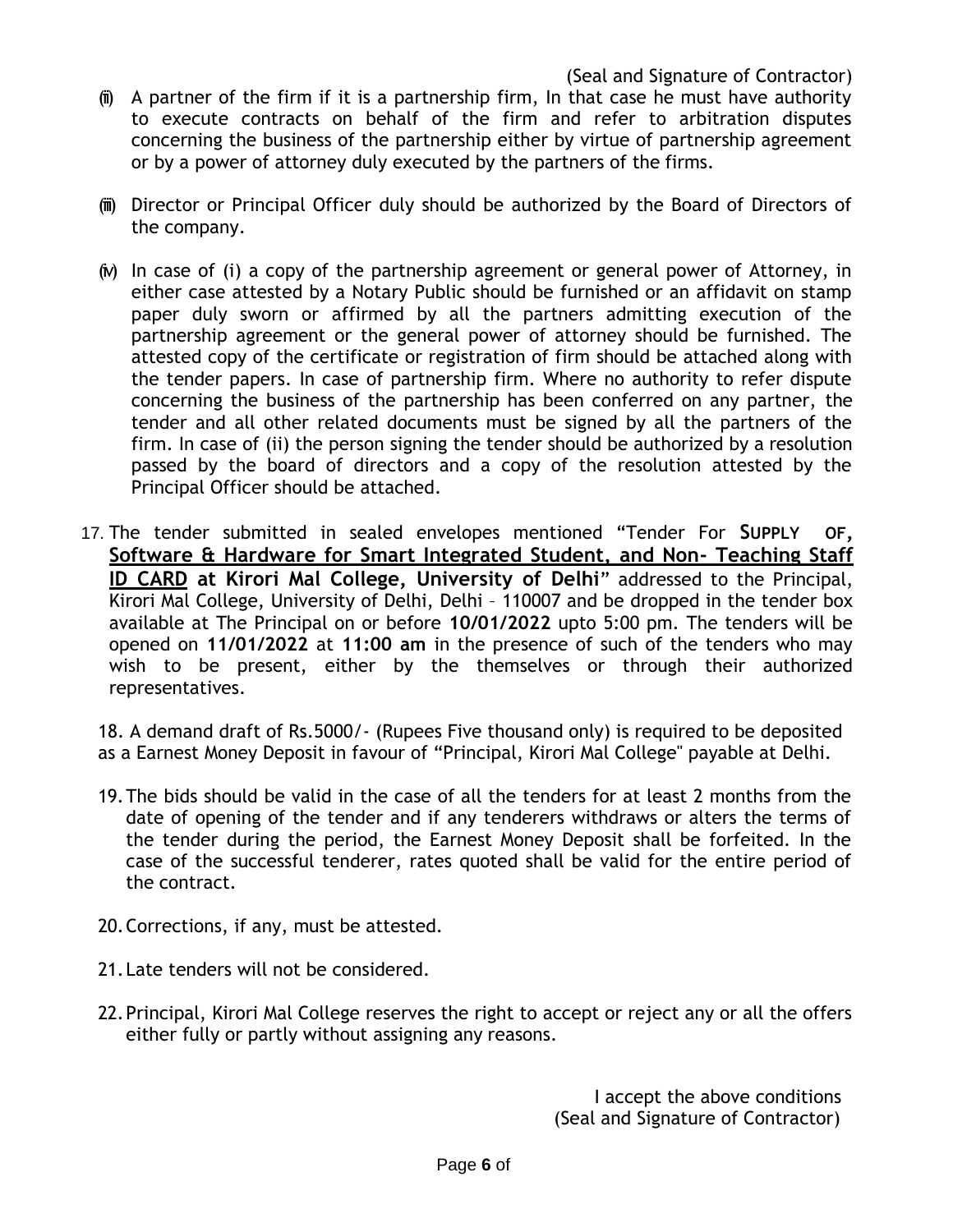- 23.Dispute, if any, arising out of the contract shall be settled by mutual discussion or arbitration by sole Arbitrator to be appointed by the Chairman, Kirori Mal College at New Delhi as per the provisions of the Indian Arbitration and Conciliation Act, 1996 and the Rules framed there under. Any Arbitrator appointed shall not have the jurisdiction to pass any interim awards, or to grant interest higher than 8% charges simply on the award amounts, or amounts payable to either party.
- 24.All work shall be carried out with due regard to the convenience of Kirori Mal College. The orders of the concerned authority shall be strictly observed.
- 25.The contractor will work in closed co-operation and co-ordination with other agencies working at site.
- 26.Kirori Mal College is not bound to provide any mode of transport in respect of men or material required for the contract.
- 27.The contractor shall deposit 5% of the total amount of the tender as Security Deposit with Kirori Mal College. No interest shall accrue on this deposit, which will be returned after the successful completion of contract and after adjusting dues if any, of the contractor to Kirori Mal College. The EMD of successful tender will be converted as security deposit and the EMD of unsuccessful tenders will be refunded.
- 28.The work executed shall be to the satisfaction of designated officers of the Kirori Mal College, Delhi.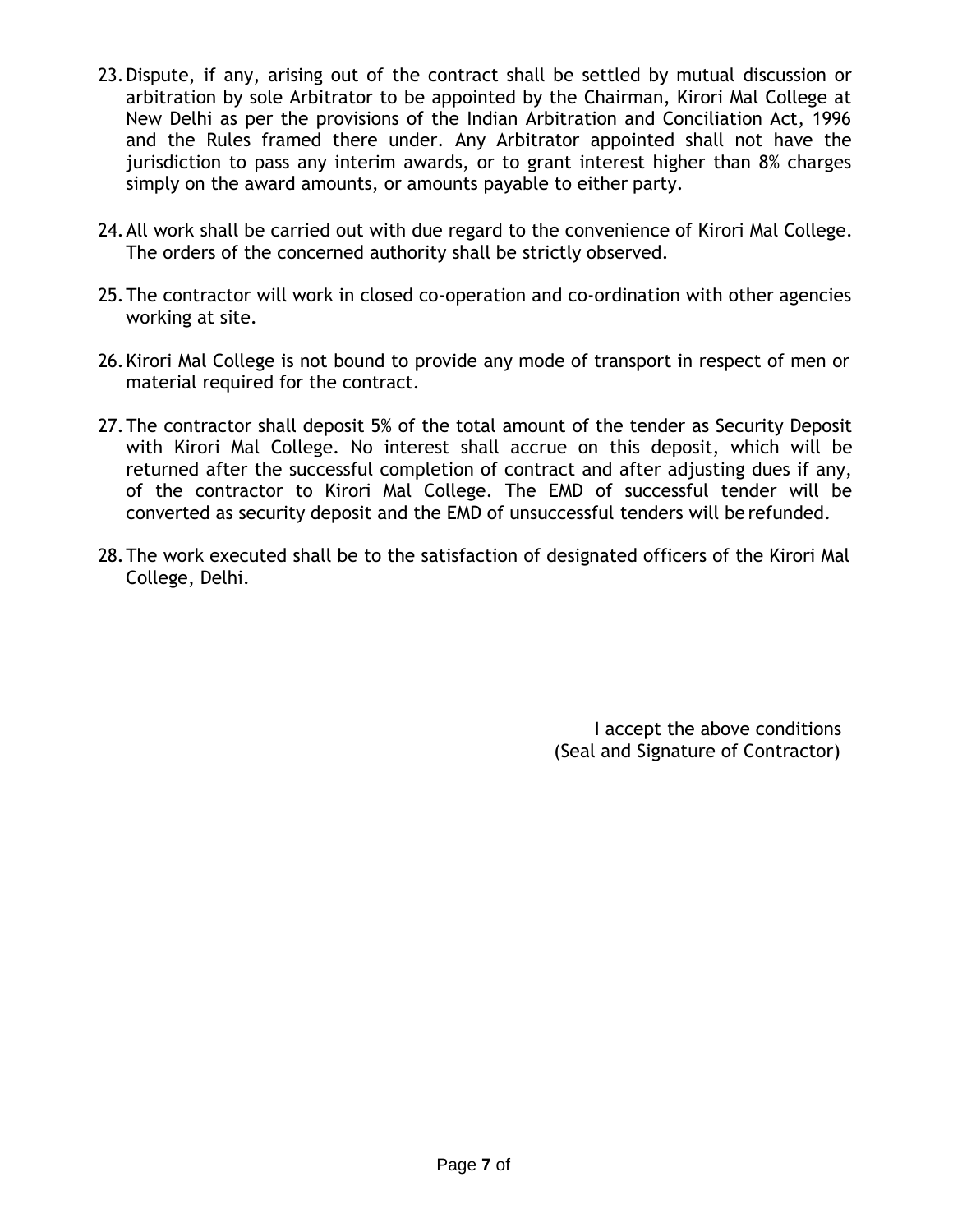#### **UNDERTAKING BY THE TENDERER**

I/We have carefully gone through all above various terms and conditions for **SUPPLY, Software & Hardware for Smart Integrated Student and Non-Teaching Staff ID CARD at Kirori Mal College, University of Delhi**. I/We agree to all these conditions and offer to provide at Kirori Mal College. We are making this offer after carefully reading the conditions and understanding the same without any kind of pressure or influence from any source whatsoever. I/We have inspected the Institute premises, and have acquainted ourselves with the tasks for **SUPPLY, Software & Hardware for Smart Integrated Student and Non-Teaching Staff ID CARD' at Kirori Mal College, University of Delhi,** before making this offer. I/We hereby sign this undertaking in token of our acceptance of various conditions list as above.

Place **Signature of Tenderer** Address :

Phone No.